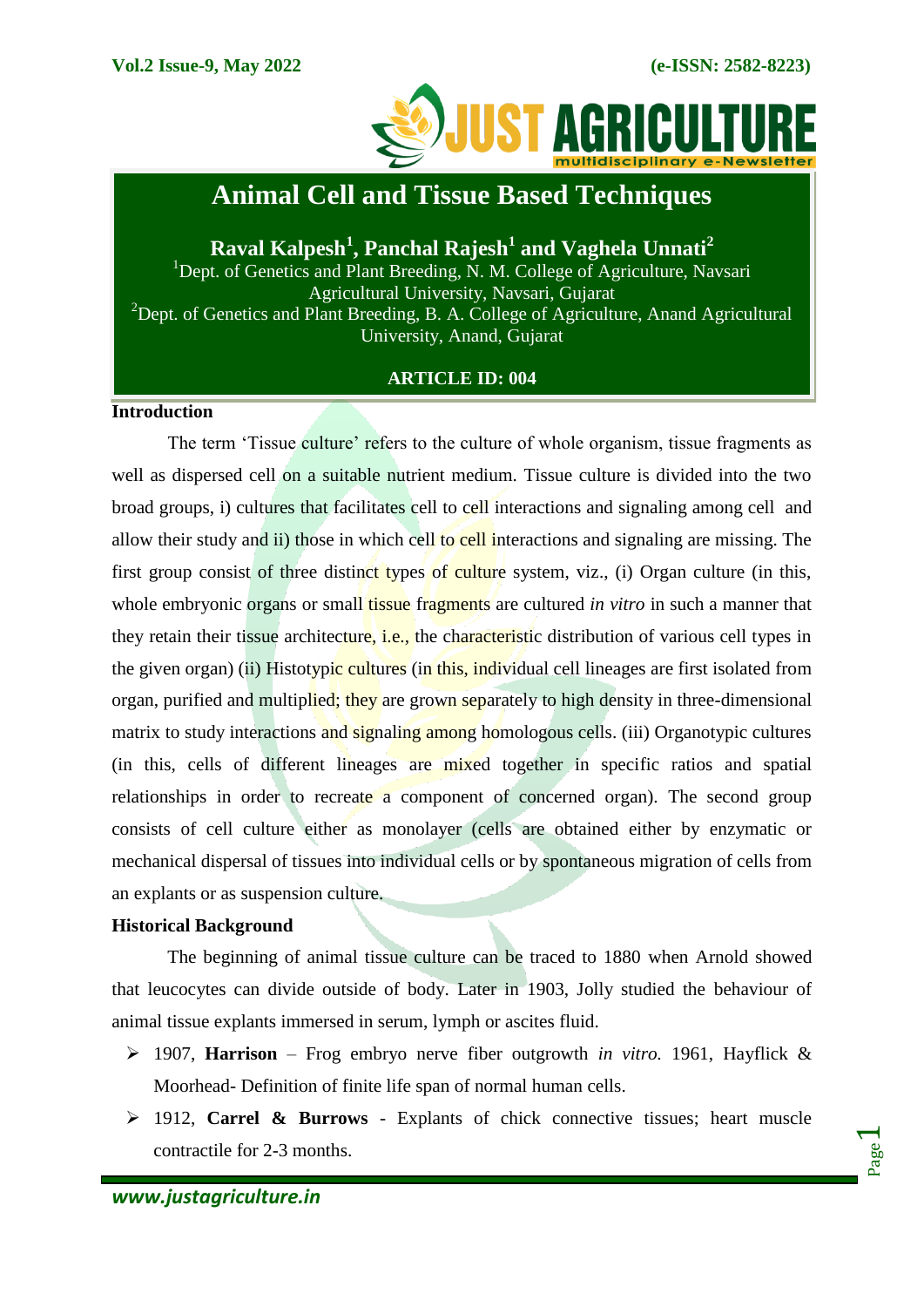

- 1916, **Rous & Jones** Trypsinization and subculture of explants.
- 1920, **Carrel & Ebeling** Subculture of fibroblastic cell lines.
- 1954, **Abercrombie & Heaysman** Fibroblast contact inhibition of cell mortality.
- 1961, **Hayflick & Moorhead**  Definition of finite life span of normal human cells.

## **Physiological conditions for the growth of cells**

a)  $\mathbf{p}$ **H** (potential of H<sup>+</sup> ion)

Optimum pH suitable for

Animal tissue  $-7.4$ 

Plant tissue  $-5.8$ 

Epidermal tissue  $-5.5$ 

Transformed tissue – 7.0 to 7.4

Fibroblast  $-7.4$  to  $7.7$ 

# b) **Temperature :-**

Optimum temperature suitable for

Animal  $-37$ °C

 $Birds - 38.5$ <sup>o</sup>C

## c) **Gas Phase**

Two phases are required for *in vitro* growth of cells

**- CO<sup>2</sup>** - drops pH level

5% required by the cells

**- O2** – 40 to 90% required

Some cells require more  $O_2$ , than extra  $O_2$  carrier sources added *i.e.*, Hb

d) **Osmolarity** – Salt concentration of the cell

**Human** – 290 miliosmo/kg

**Mice** – 310 milliosmo/kg

e) **Foaming** – Characteristic of suspension

**Drawbacks** - Contamination

Denaturation of protein

Interfere with the exchange of gas phase

To prevent foaming add antifoaming agent *e.g.*, Silicon, Pluronic F68, CMC

**Culture media**

Page  $\boldsymbol{\sim}$ 

*www.justagriculture.in*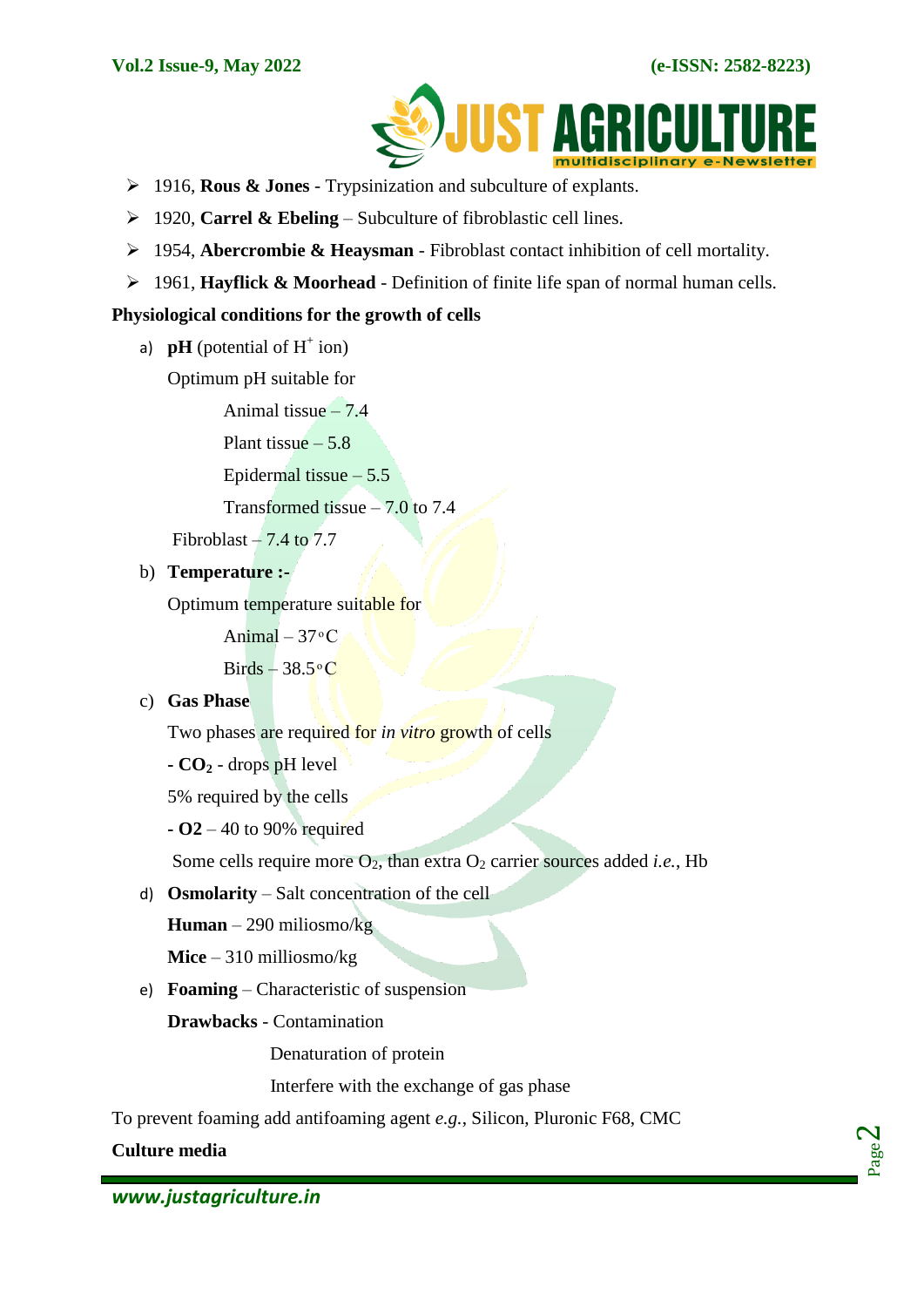

The nutrient media for culture of animal cells and tissues must be able to support their survival as well as growth, *i.e.*, must provide nutritional, hormonal factors. The various type of media used for tissue culture may be grouped in 2 types (1) Natural and (2) Artificial. The choice of media depends upon the types of cell to be cultured and the objective of culture. The natural media is generally used for organ culture, while for cell cultures, artificial media with or without serum is used.

**(A)Natural media:** following are the types of natural media

- **Clots**: The most commonly used clots are plasma clot, which have been in use for a long time. It is now available in liquid and lyophilized state.
- **Biological fluids**: Of the various biological fluids used as a medium, serum is the most commonly used. Other mediums are Amniotic fluid, Ascitic fluid (aqueous humour from eye), Insect haemolymph.
- **Tissue extracts:** Chick embryo extract is the most used tissue extract, but bovine embryo extract is also used. Other tissue extract that have been used are spleen, liver, bone marrow, leucocytes etc
- **(B) Artificial media:** Different artificial media have been used to serve one of the following purposes
	- $\triangleright$  Immediate survival
	- $\triangleright$  Prolonged survival
	- $\triangleright$  Indefinite growth
	- $\triangleright$  Specialized functions

# **There are main four types of artificial media available for cell culture**

- 1) Serum containing media EBSS, HBSS, PBSA
- 2) Serum free media DME, Ham's F12, CMRL1066
- 3) Chemically defined media
- 4) Protein free media

# **Functions of serum**

- $\triangleright$  It provides basic nutrient
- $\triangleright$  It provides hormones e.g., insulin
- $\triangleright$  To supply the protein e.g., fibronectin
- $\triangleright$  It provides binding protein e.g., albumin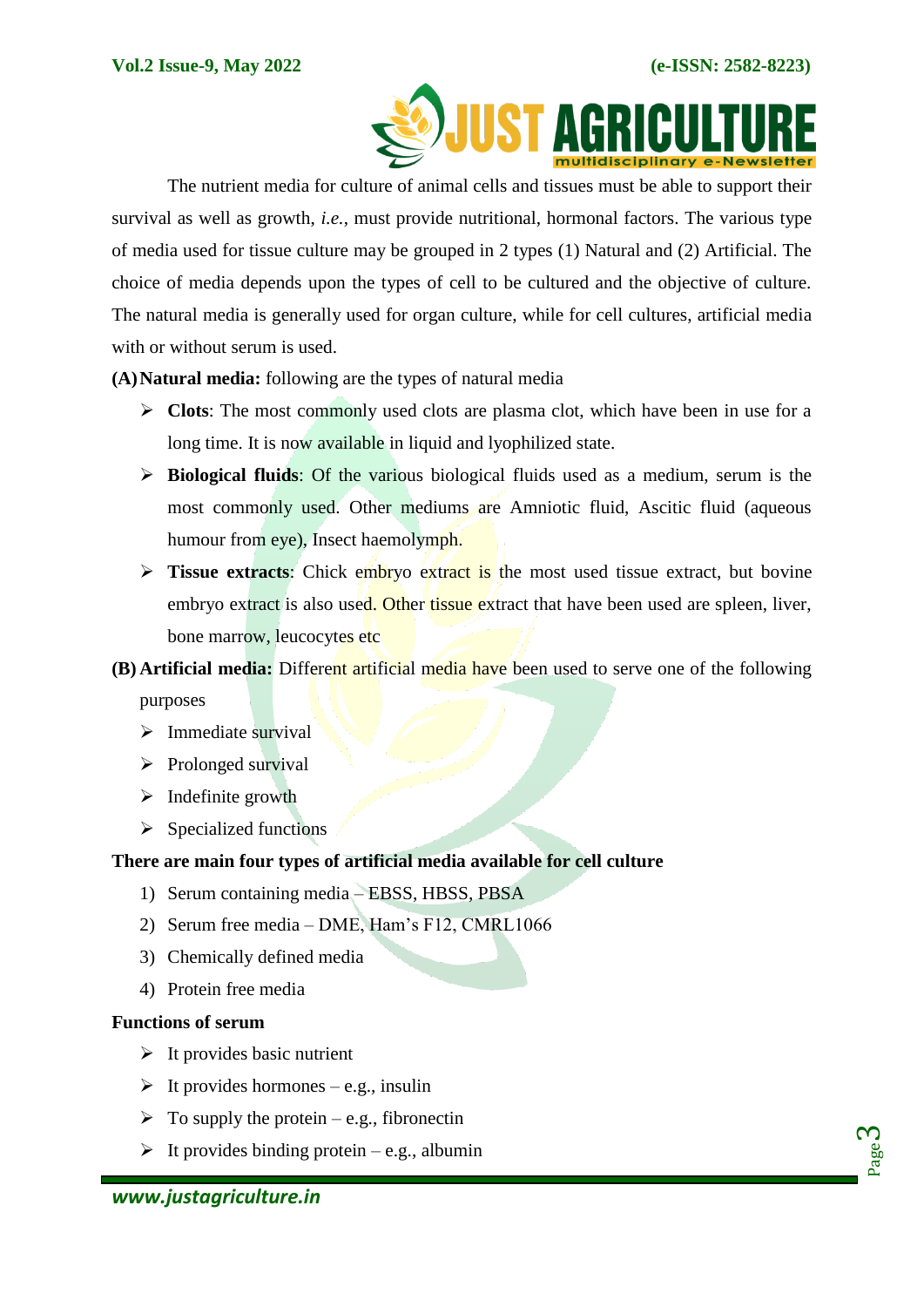

- $\triangleright$  Increase the viscosity of medium
- $\triangleright$  It provides minerals
- $\triangleright$  Acts as a buffer

#### **Disadvantages of serum**

- $\triangleright$  Inhibits growth of some cells
- $\triangleright$  Contains come cytotoxic constituents e.g., polyamine oxidase
- $\triangleright$  Variation in quality
- $\triangleright$  Supply is less than demand
- $\triangleright$  May be inadequate for some cell types

## **Advantages of serum free media**

- $\triangleright$  Variation of serum is avoided
- $\triangleright$  Do not interfere while production of biochemicals
- $\triangleright$  Toxic effect is avoided
- $\triangleright$  No longer degradation of sensitive protein by serum
- $\triangleright$  Selective culture of differentiated cell from heterogeneous cultures

## **Disadvantages of serum free media**

- $\triangleright$  Different media required for different cells
- $\triangleright$  Reliable serum free media are not available commercially
- $\triangleright$  Control of pH, temperature is required
- $\triangleright$  Growth rate & density is lower
- $\triangleright$  Cell becomes fragile

## **Major developments in cell culture technology**

- $\triangleright$  First development was the use of antibiotics which inhibits the growth of contaminants.
- $\triangleright$  Second was the use of trypsin to remove adherent cells to subculture further from the culture vessel.
- $\triangleright$  Third was the use of chemically defined culture medium.

## **Initiation of cell culture**

- $\triangleright$  Preparation and sterilization of substrate
- $\triangleright$  Preparation and sterilization of medium
- $\triangleright$  Isolation of explants

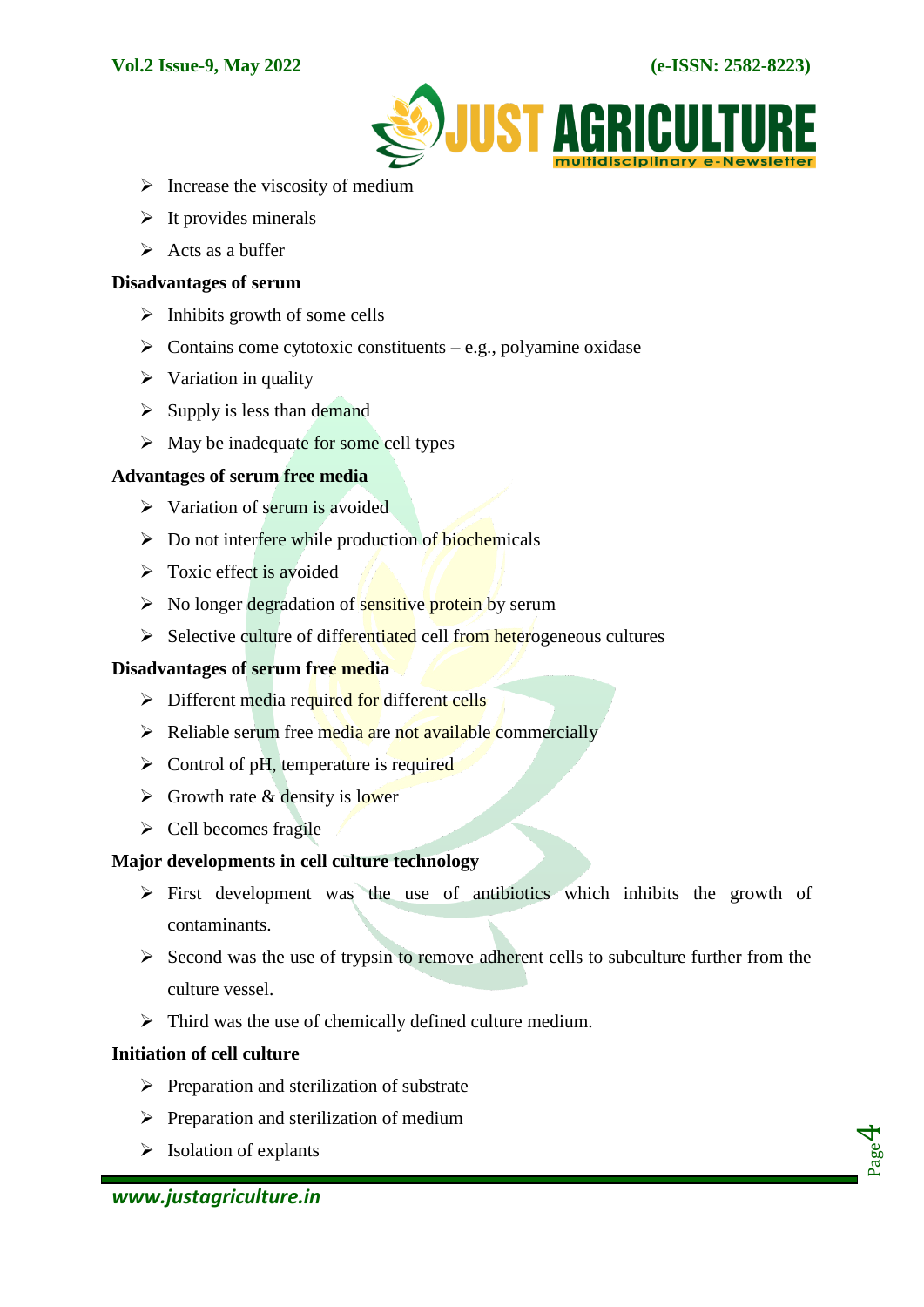

- $\triangleright$  Disaggregation of explants (3 types, Mechanical, Enzymatic and EDTA treatment)
- $\triangleright$  Subculture
- $\triangleright$  Contamination

## **Cell Culture**

Cell culture (a culture derived from dispersed cell taken from original tissue) may contain 3 types of cell

- $\triangleright$  Stem cells
- $\triangleright$  Precursor cells
- $\triangleright$  Differentiated cells

## **Types of cell cultures**

## **1. Primary cell culture**

- $\triangleright$  Freshly isolated cell cultures are called primary cell culture
- $\triangleright$  Heterogeneous and slow growing
- $\triangleright$  The primary cell culture could be of two types depending upon the kind of cells in culture

**Anchorage Dependent/Adherent cells – Cells shown to require attachment for growth are** set to be Anchorage Dependent cells. The Adherent cells are usually derived from tissues of organs such as kidney where they are immobile in connective tissue.

**Suspension Culture/Anchorage Independent cells – Cells which do not require attachment** for growth or do not attach to the surface of the culture vessels are anchorage independent cells/suspension cells. All suspension cultures are derived from cells of the blood system because these cells are also suspended in plasma in vitro e.g., lymphocytes.

# **2. Secondary cell cultures**

- $\triangleright$  When a primary culture is sub-cultured, it becomes known as secondary culture or cell line. Subculture (or passage) refers to the transfer of cells from one culture vessel to another culture vessel.
- $\triangleright$  Sub-culturing Sub-culturing or splitting cells is required to periodically provide fresh nutrients and growing space for continuously growing cell lines.
- $\triangleright$  The process involves removing the growth media, washing the plate, disassociating the adhered cells, usually enzymatically. Such cultures may be called secondary cultures.

Page ம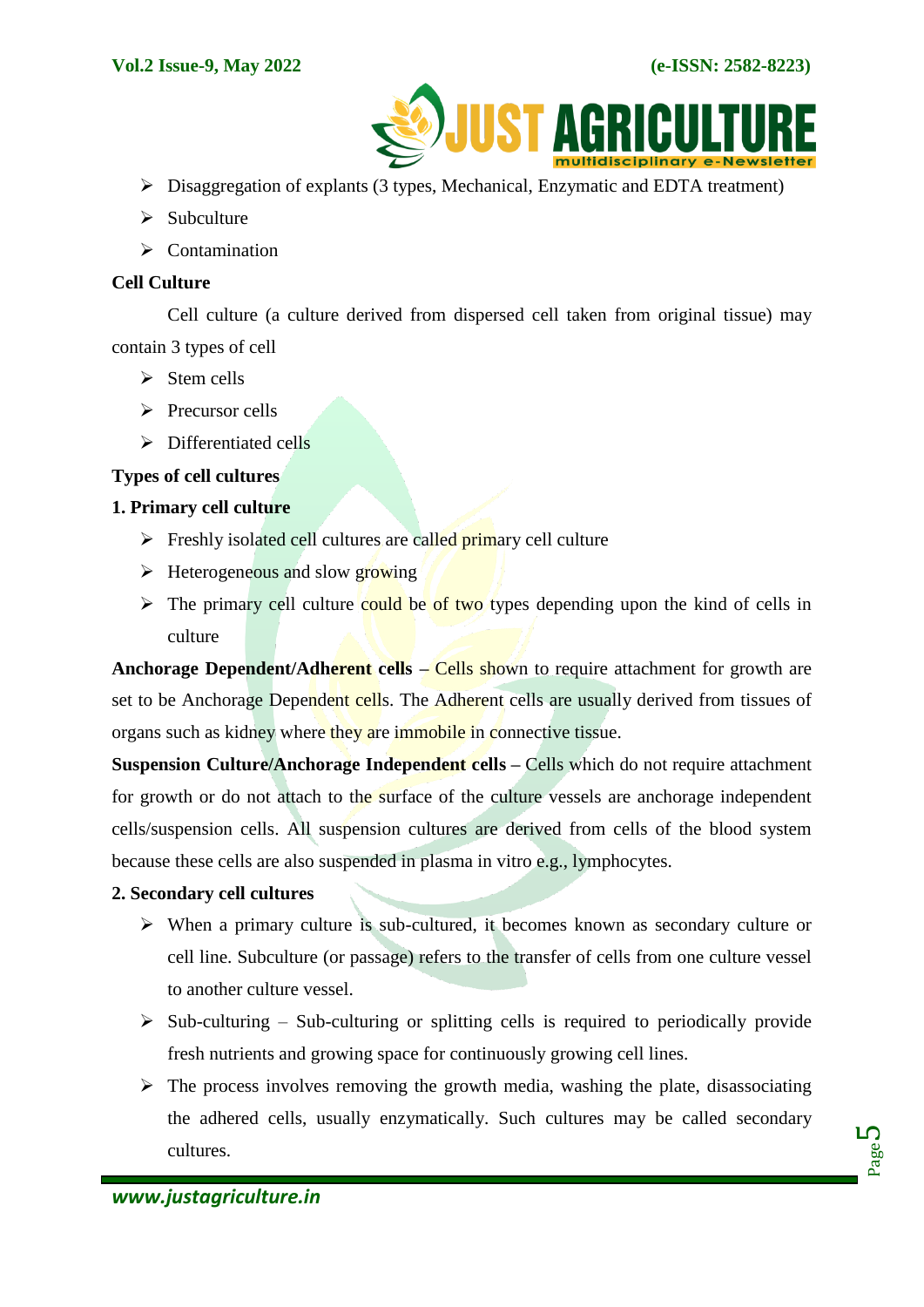

## **3. Monolayer cultures**

 $\triangleright$  When the bottom of the culture vessel is covered with a continuous layer of cells, usually one cell in thickness, they are referred to as monolayer cultures.

## **4. Suspension cultures**

- $\triangleright$  Majority of continuous cell lines grow as monolayer. Some of the cells which are non-adhesive e.g., cells of leukaemia or certain cells which can be mechanically kept in suspension, can be propagated in suspension.
- $\triangleright$  Cells of certain types can be grown in liquid media as suspension culture.
- Cells are harvested from late log phase cultures are inoculated into fresh liquid medium maintained at 37° C.
- The initial cell density is usually between  $5-20 \times 10^4$  cells / ml.
- $\triangleright$  The cultures are stirred at 200-350 rpm.
- $\triangleright$  Growth curve follow the typical sigmoidal pattern; a lag phase of 2-24 hr followed by a log phase and culminating in a stationary phase; finally, the cells began to die.

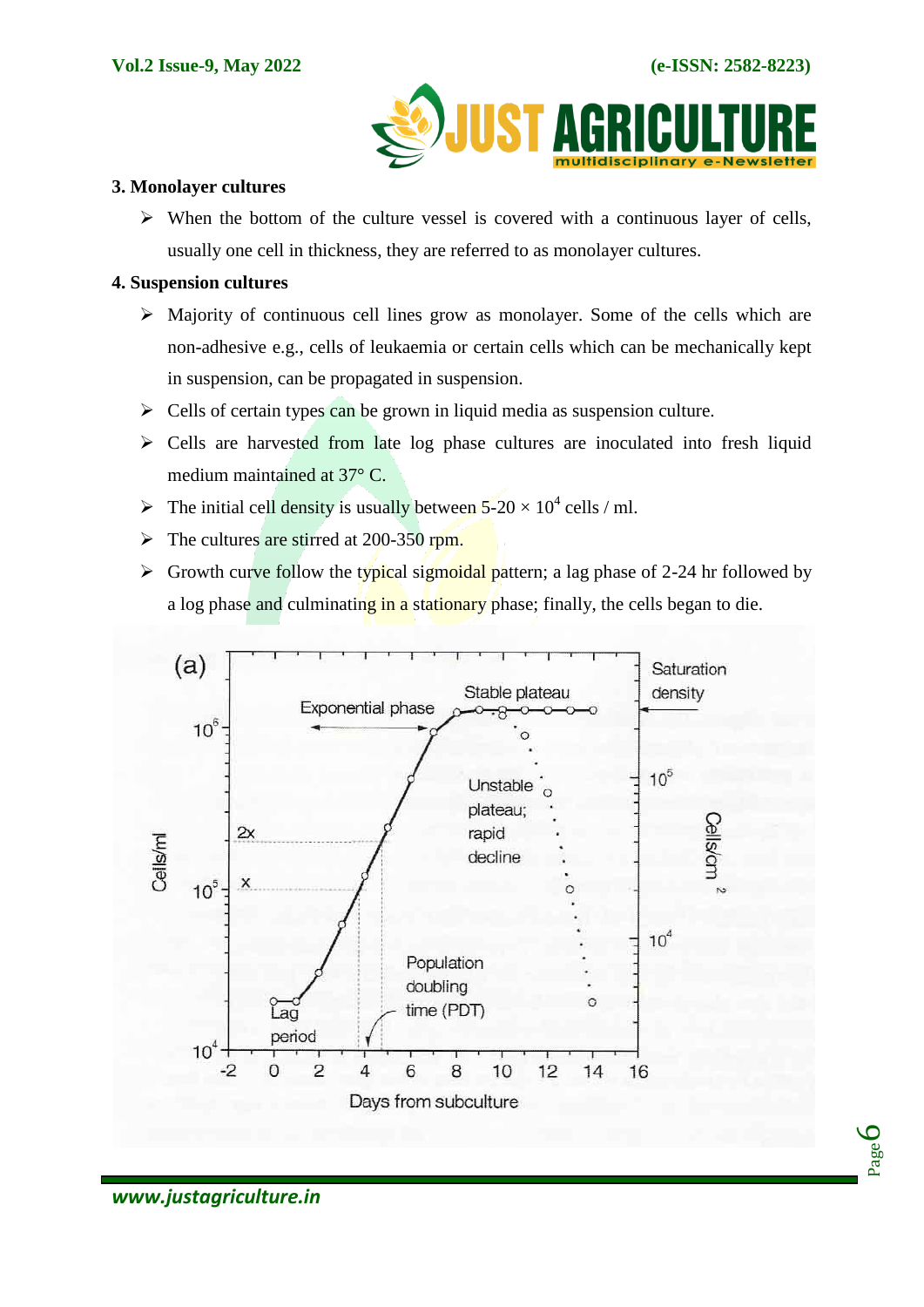

|                | ~                                   | <u>INDINUSCIPINIUTY E-NEWSIELIE</u>       |
|----------------|-------------------------------------|-------------------------------------------|
| Sr. No.        | <b>Cell line</b>                    | <b>Product</b>                            |
| $\mathbf{1}$   | Human tumour                        | Angiogenic factor                         |
| $\overline{2}$ | Human leucocytes                    | Interferon                                |
| 3              | Mouse fibroblasts                   | Interferon                                |
| $\overline{4}$ | Human Kidney                        | Urokinase                                 |
| 5              | Transformed human kidney cell line, | Single chain urokinase - type plasminogen |
|                | <b>TCL-598</b>                      | activator (scu-PA)                        |
| 6              | Human kidney cell (293)             | Human protein (HPC)                       |
| $\overline{7}$ | Dog kidney                          | Canine distemper vaccine                  |
| 8              | Cow kidney                          | Foot and Mouth disease (FMD) vaccine      |
| 9              | Chick embryo fluid                  | Vaccines for influenza, measles and mumps |
| 10             | Duck embryo fluid                   | Vaccines for rabies and rubella           |
| 11             |                                     | Tissue-type plasminogen activator (t-PA)  |
|                | Chinese hamster ovary (CHO) cells   | $\beta$ and gamma interferons             |
|                |                                     | <b>Factor VIII</b>                        |

# **Organ Culture**

- $\triangleright$  Definition 3 dimensional cultures of un-disaggregated tissues.
- $\triangleright$  In vitro culture and growth of organs or parts thereof in which their various tissue components, e.g., parenchyma and stroma, are preserved both in terms of their structure and function so that the cultured organs resemble closely the concerned organs in vivo is called Organ Culture.
- $\triangleright$  The first attempt at organ culture was by Loeb in 1897, who maintained adult rabbit kidney, liver and ovary on a small plasma clot in test tube.

# **Techniques:**

- **1) Plasma clot:** In this method, the explants is cultured on the surface of a clot consisting of chick plasma and chick embryo extract contained in watch glass, so it is also called as watch glass technique.
- **2) Raft methods:** In this approach, the explant is placed onto a raft of lens paper or rayon acetate which is floated on serum in watch glass. Rayon acetate raft were made to float on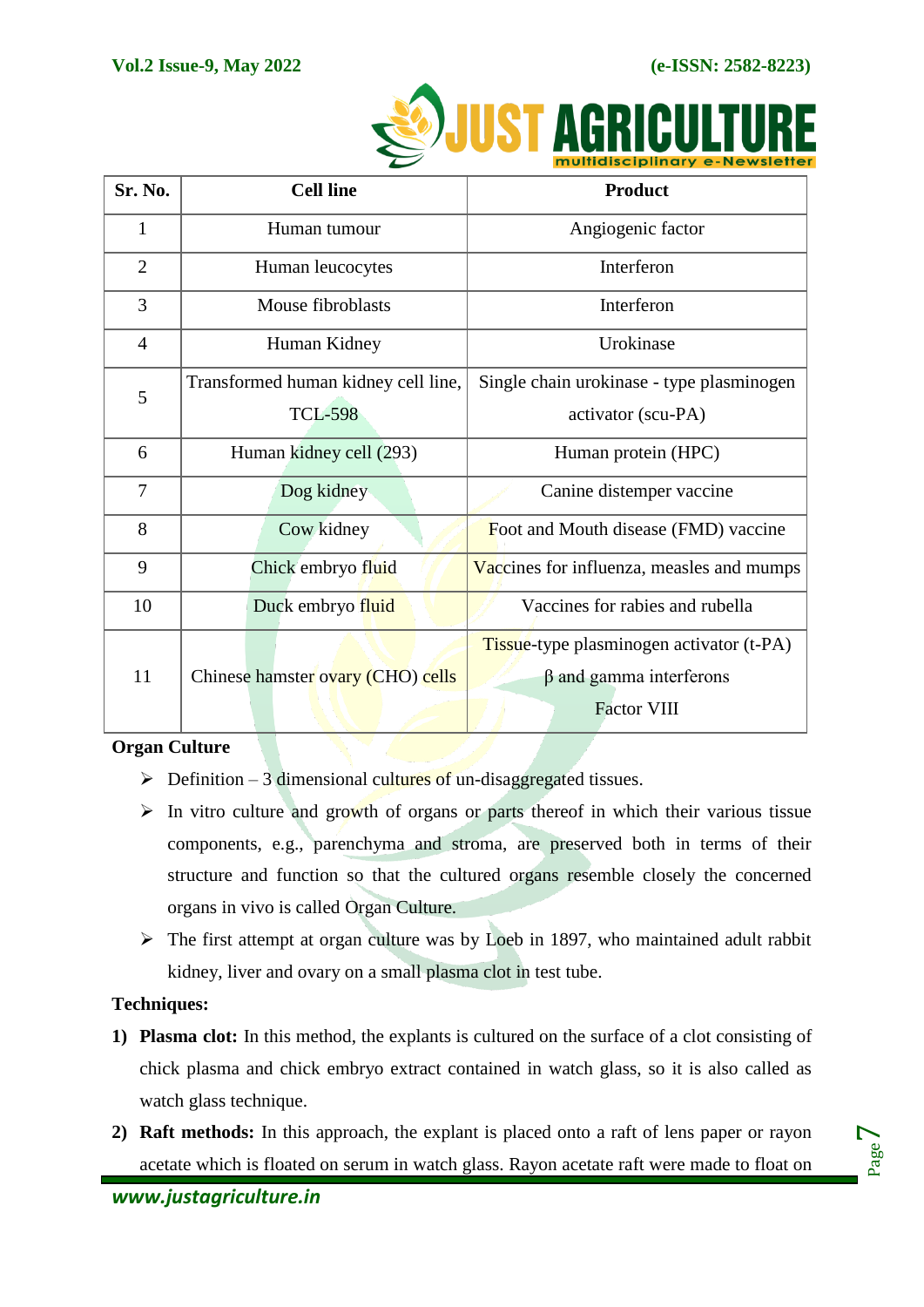**SOUIST AGRICULTU** 

the serum by treating their 4 corners with silicon. Similarly, floatability of lens paper is enhanced by treating it with silicon.

- **3) Agar Gel:** In this method, the medium is gelled with 1 % agar. This method avoids immersion of explants into the medium and permits the use of defined media.
- **4) Gris method:** This method utilizes 25 mm  $\times$  25 mm pieces of a suitable wire mesh or perforated ss sheet whose edges are bent to form 4 legs of about 4mm height. Tissues are first placed on raft, which are then kept on the grid. The grids are then placed in a culture chamber filled with fluid medium up to the grid; the chamber is supplied with a mixture of O2 and CO2 to meet the high requirement of adult mammalian organs.
- **5) Cyclic Exposure to Medium and Gas phase:** This technique has been successfully used in long term culture. The explants are intermittently exposed to the fluid medium and gas phase. The number of explants varies from 2-18 depending upon the organ cultured. The explants are attached to the bottom of a plastic culture dish and are covered with fluid medium. The dishes are closed in a chamber containing a suitable gas mixture and mounted on a rocker platform.

# **Advantages of Organ Culture**

- $\Box$  The explants remain comparable to the in vitro organs both in structure & function which makes them more suitable than cell culture for physiological studies.
- $\Box$  The development of foetal organs *in vitro* is comparable to that *in vivo*. Hormone dependent organ remains so, while endocrine organs secrete the specific hormones.
- $\Box$  Organ culture provides information on patterns of growth, differentiation and development and influence of various factors on these features.
- $\Box$  Organ culture may replace whole animals in experimentation as the results from them are easier to interpret**.**

# **Application of Organ Culture**

- Studies on pattern of growth, differentiation and development of organ rudiment *i.e.*, foetal organ, and the influence of various factors like hormones, vitamins etc. on these parameters
- $\triangleright$  The action of drugs, carcinogenic agents, etc on the animal organ is studied in vitro to at least serve as a guide for events in whole animals